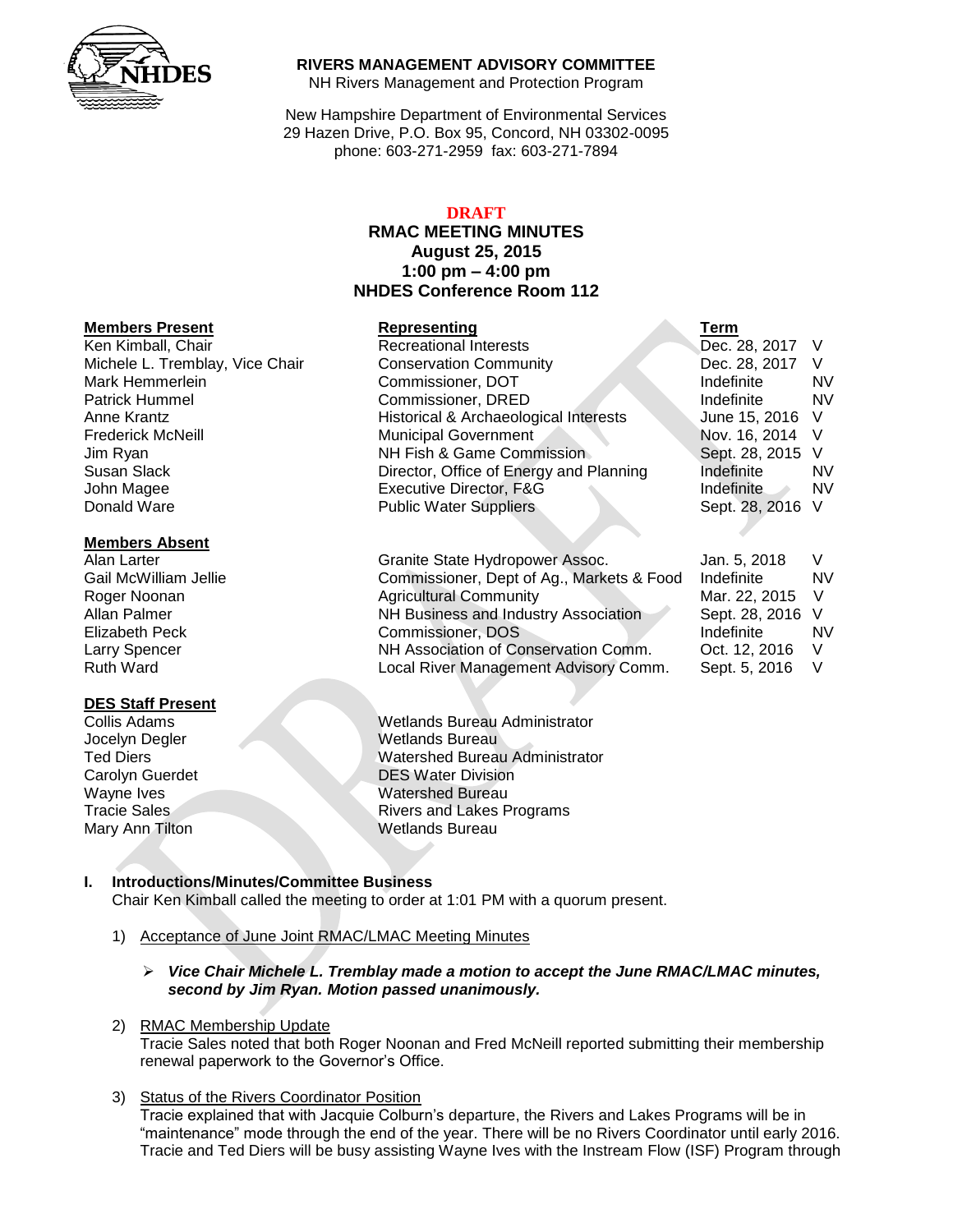December 1, 2015 when the ISF report is due to the legislature. David Rosengarten may be able to assist with some tasks. Tracie asked members to be responsive to emails and Doodle Polls, as she will not be able to follow up with additional emails and calls.

Michele and LMAC Chair David Packard have reviewed the newly combined Rivers & Lakes Coordinator job description. The position title has changed to Rivers and Lakes Programs Manager, and the job description has been updated to more accurately represent the level and tenor of the position, including overseeing the ISF Program and the work with LACs. It is a general funded, Env IV, LG 27 level position. The position will be posted internally to DES for 10 days and then, if needed, it will be posted outside of DES. Both the RMAC and the LMAC may review the position description. It will be sent out to the LMAC and RMAC to respond by the end of the week.

In response to Ken's question about advertising the job prior to January, Ted explained that until a new state budget is approved, we are in a hiring freeze. In addition, because of the Continuing Resolution, Jacquie's retirement payout has to be fully covered in the regular budget until the position can be unfrozen, which will require an approved state budget.

# **II. Instream Flow Program Update**

Wayne Ives reported that the draft Instream Flow Pilot Program report, describing the Pilot Program's 2-year implementation, will be released September 1<sup>st</sup>, initiating the public comment period. Two public hearings have been scheduled, one in each watershed. The Final Report is due on December 1, 2015. The next step will be to move from the Pilot Program to state-wide implementation.

The report incorporates responses to many questions, including those submitted by the RMAC. The focus of the report is on the lessons learned, the impacts of the program, and the plan for applying ISF to other designated rivers. Wayne described some of the primary benefits of the program including ensuring a robust supply of water, delaying or relocating the impact of withdrawals during periods of low flow, and encouraging the use of infrastructure that reuses water. Lessons learned during the Pilot Program included the fact that releases from impoundments can successfully meet management goals, numerical standards can be defined that describe the qualitative water quality criteria for stream flow in state rules, the Natural Flow Paradigm is the key foundation for the program, more outreach is needed to stakeholders impacted by the program, and additional monitoring is required to determine the long-term success of the program. In order to expand the program, the Program will need more stream gage data, state-wide fish data, additional staff, and focused long-term monitoring.

Mark Hemmerlein asked about prioritizing the next rivers for ISF, and whether or not there was a river size for which ISF was not feasible. Wayne responded that all rivers can theoretically be done, but rivers like the Connecticut will be complicated (FERC regulated, etc.). Prioritization recommendations are tributaries to other designated rivers, rivers with existing stream gages, and those in areas with population growth.

Michele asked if the funding requests have been included in the current budget, to which Ted replied that they have not yet been finalized in the draft report, and will be added to the budget in 2017.

Ken asked if there were any recommendations for backstop measures if ISF does not receive the required funding to make faster progress than the 2 pilot rivers. Wayne responded that we still have 401 Water Quality Certification and groundwater permits, but these are both standard setting approaches, which were rejected by the public and the legislature. Ted added that while the Pilot Program required a process evaluation, this step will not be required for future rivers, which will speed up the process. Michele proposed some sort of overlay be applied if full ISF funding was unavailable, to which Ken responded it might make a good argument to use to get more ISF funding. Ted commented that the public hearings will be good places to share these types of concerns.

Ken noted that the summary provided was too generic and needs to focus more on the next steps. Ted agreed, and proposed developing a Recommendations handout for the hearings. Wayne added that in addition to the hearings, staff would also be meeting with the SB330 committee, which oversees the Pilot Program. Comments on either the report or the summary provided to the RMAC can be sent to Tracie.

## **III. RMPP Rules Updates**

1) Proposed Changes to the RMPP Rules (Env-Wq 1800)

Michele thanked members of Policy & Legislation Subcommittee who have worked on the Rules revisions. We now have a draft of the rules with refined wording. The biggest change is to eliminate the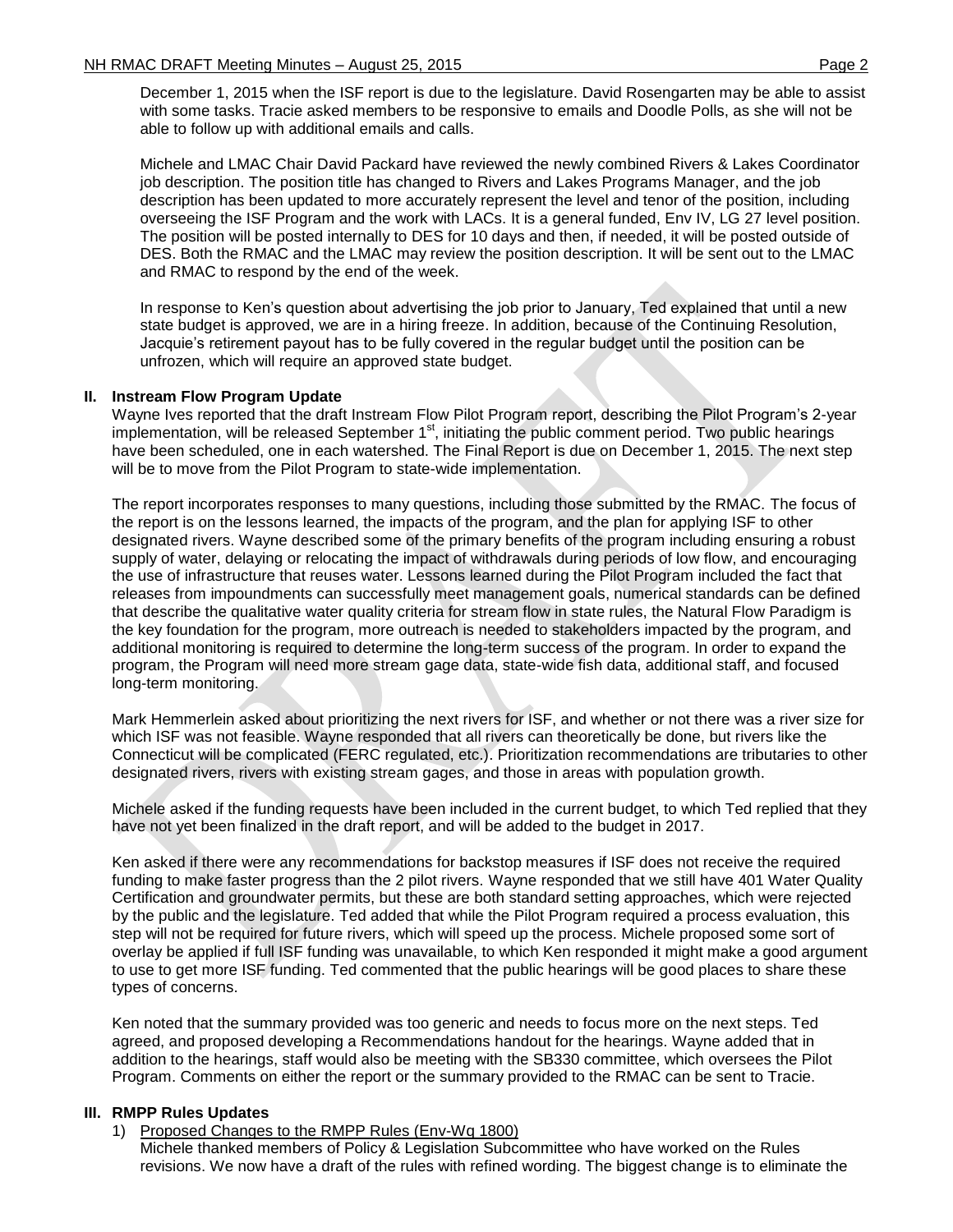point system, reducing the rules from 10 pages to 5 pages. We also added a definition of stream order, and discussed bringing definitions in statute into the rules. The rules are in good shape, and we are on or ahead of schedule. Michele asked if we needed to contact JLCAR about getting the rules into them, but Ted replied that there are several steps yet to take prior to submission with JLCAR. The NHDES legal department will need to review them first, which may take some time due to their work load.

Michele also noted that the rules should reference species of "special concern." She will forward the Natural Heritage Bureau reference to Tracie.

# 2) Next Steps for the RMPP Rules

Ken asked about changes necessary to the statute as a result of the proposed rule changes. Michele recommended submitting any statute changes through the House, which requires submitting a LSR title by September 18<sup>th</sup>. She asked whether we should forward statute changes resulting from rules separately from the housekeeping statute updates approved last year, or together. Tracie commented that the changes in the rules proposed so far did not require a statute update, though a few revisions to the statute would help better align the statute and rules. Ken thought the two statute changes could be submitted together, to which Michele agreed. Ted further noted that some recent administrative rule revisions went very smoothly, so recommended putting forward the existing revisions, and then making additional rule updates later, if necessary, based on any statute changes.

#### *Michele L. Tremblay moved that the RMAC accept the revisions to the rules that the Policy and Legislation subcommittee made in this draft, understanding that there may be further minor revisions, second by Fred McNeill. Discussion was held. Motion passed unanimously.*

Tracie will send a draft version of the revised rules to the LACs, to representatives of nominating committees from the Suncook River and Ham Branch, and to the Warner and Androscoggin nominating committees for their consideration and comments.

# **IV. RSA 483 Statute Updates for 2016 Legislative Session**

1) Previously Approved but Delayed Proposed Changes to RSA 483 Ken recommended submitting these housekeeping changes, with a few additional modifications, in the 2016 legislative session.

#### 2) RSA Changes to Coordinate with Proposed Rule Changes

RSA 483:6 I – Ken proposed removing the requirement to send written notice to riparian landowners of a river nomination, noting that this requirement makes a watershed approach for designated rivers almost impossible. Michele added that the requirement holds these volunteer groups to a higher standard than the state is required to follow. The requirement was added in 2011, and no rivers have been designated since 2011.

# *Michele L. Tremblay moved to remove "riparian landowners and" from RSA 483:6 I, second by Anne Krantz. Discussion was held. Motion passed unanimously.*

RSA 483:6 IV(a) – Ken proposed re-ordering and updating the list of factors considered in a river nomination to the match the list proposed in the revised rules, including the wording changes around rare, threatened and endangered species. Ted suggested not making a change in the statute unless it is necessary. Ken responded by suggesting the committee come back to this question later.

RSA 483:4 – Tracie asked if "community resource" should be defined in statute, noting that it is already defined in rule. Discussion was held. It was agreed to leave the definition in the rules.

#### 3) SWQPA and Stream Order References in RSA 483

Ken proposed making a change to RSA 483-B, the Shoreland Water Quality Protection Act (SWQPA), such that  $1^{\text{st}}$  through  $3^{\text{rd}}$  order streams only be subject to the Waterfront Buffer provisions of the SWQPA. These are the provisions that outline the standards required within 50' of the reference line. Rather than pre-empting the Shoreland Advisory Committee's (SAC) recommendations, it was proposed to submit this concept as a recommendation to SAC, which Michele offered to do at the October  $5<sup>th</sup>$  SAC meeting.

A proposal was also made to add text "including but not limited to RSA 483-B," to the 2<sup>nd</sup> sentence and "notwithstanding the provisions of RSA 483-B," to the 3rd sentence of RSA 483:2 so as to cross-reference the SWQPA in the RMPP statute. Michele commented that she felt it would be inappropriate to reference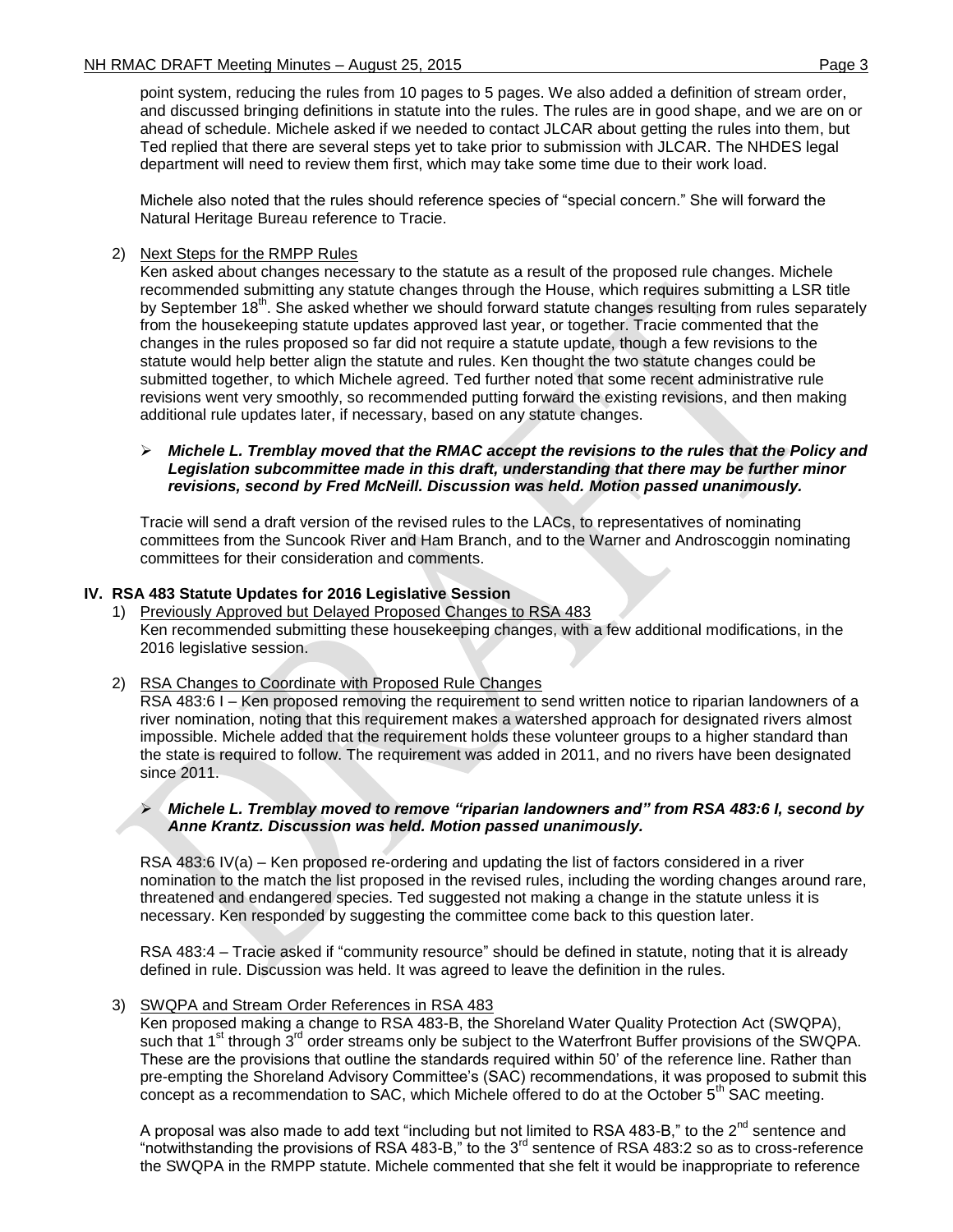a piece of one statute, but not all of the other ones that apply to designated rivers, and thus did not recommend changing RSA 483:2. After discussion, the committee agreed that the application of the SWQPA to 1<sup>st</sup> through 3<sup>rd</sup> order designated rivers should be dealt with through the nomination guidance document and presentations, and that RSA 483:2 should remain as currently written.

 *Don Ware moved that the RMAC recommend to the Shoreland Advisory Committee that for first, second and third order designated rivers, only the provisions of the SWQPA which describe the Waterfront Buffer standards, those within 50 feet of the reference line, be applied. Second by Jim Ryan. Motion passed unanimously.*

#### 4) RMAC/LMAC Proposal to Take on SAC Role

Michele has made an informal proposal to SAC about the RMAC and LMAC taking on some of SAC's responsibilities when SAC sunsets at the end of December 2015. SAC is amenable to this idea.

- *Michele L. Tremblay moved that the RMAC recommend to the SAC that the RMAC and LMAC jointly take on the role of advising the NHDES Commissioner and the legislature on RSA 483-B when SAC sunsets December 31, 2015. Second by Anne Krantz. Motion passed unanimously.*
- 5) Other Proposed Statute Changes

Ted reported that DES Senior Leadership was concerned that the language proposed by the RMAC for RSA 483:10 II(k) regarding "fluvial geomorphology assessments and hazard mitigation" in river corridor management plans would require DES to conduct fluvial erosion hazard (FEH) assessments on all designated rivers without the resources to do so. DES would like to work with the RMAC to recraft this language. Michele did not feel that the proposed language required DES to do FEH studies.

Tracie asked the RMAC if they would like to add the terms lengths for the RMAC chair and vice chair to RSA 483:8 V similar to what is in the LMPP statute. Michele felt that having the term lengths in the bylaws was sufficient, and other committee members agreed. Tracie also proposed changing "chairman" to "chairperson" in the statute. Committee members agreed to this change.

#### **V. Follow-up from Joint Meeting Conversations on Hybrid RMAC/LMAC Approach**

Ken reminded members that the RMAC needs to select members for the RMAC/LMAC subcommittee that will flesh out ways to advance the Hybrid Approach, which proposed separate rivers and lakes committees that would use parallel processes and work toward watershed concepts as appropriate. Ken and Michele both volunteered to serve on that subcommittee, and Susan Slack also agreed as a non-voting member from both the RMAC and LMAC.

The subcommittee is expected to get underway in January. Tracie or Ken will contact David Packard to get the LMAC's volunteers.

#### **VI. NHDES Rules & Routine Roadway BMP Manual Update**

1) Wetland Rules Status Update

Mary Ann Tilton distributed handouts of the Wetlands rulemaking schedule, comments received, project classifications, and an avoidance/minimization concept document. Both the schedule and the comments received during the listen sessions are also available on the Wetlands Process Improvement Webpage. Mary Ann noted that workgroups are tackling various aspects of the rules, including mitigation, docks, tidal areas and inland areas.

Overall, the public wants more guidance from DES on wetlands, especially data, enhanced clarity and information on avoidance/minimization. Other topics that were brought up were climate change, stormwater, enforcement, pre-application meetings and expanded DES notice authority. Michele highlighted a comment about DES defaulting too easily to riprap. The Avoidance/Minimization concepts proposed have been well received, and a guidebook is being developed. Michele also asked if the wetlands avoidance/minimization techniques would consider impacts on other permitting programs such as Shoreland, to which Mary Ann replied they only covered wetlands, but it was a good comment.

With respect to wetlands project classifications, the existing minimum, minor and major classes will be retained. However, there have been requests to modify or eliminate the automatic elevation in status of any project in a designated river corridor, where even simple culvert maintenance within the  $\frac{1}{4}$  mile corridor jumps into a major classification. Jocelyn Degler reminded the committee that Tier 3 projects, which are all of them in the corridors, even a 24" culvert replacement, require sign-off by a PE, which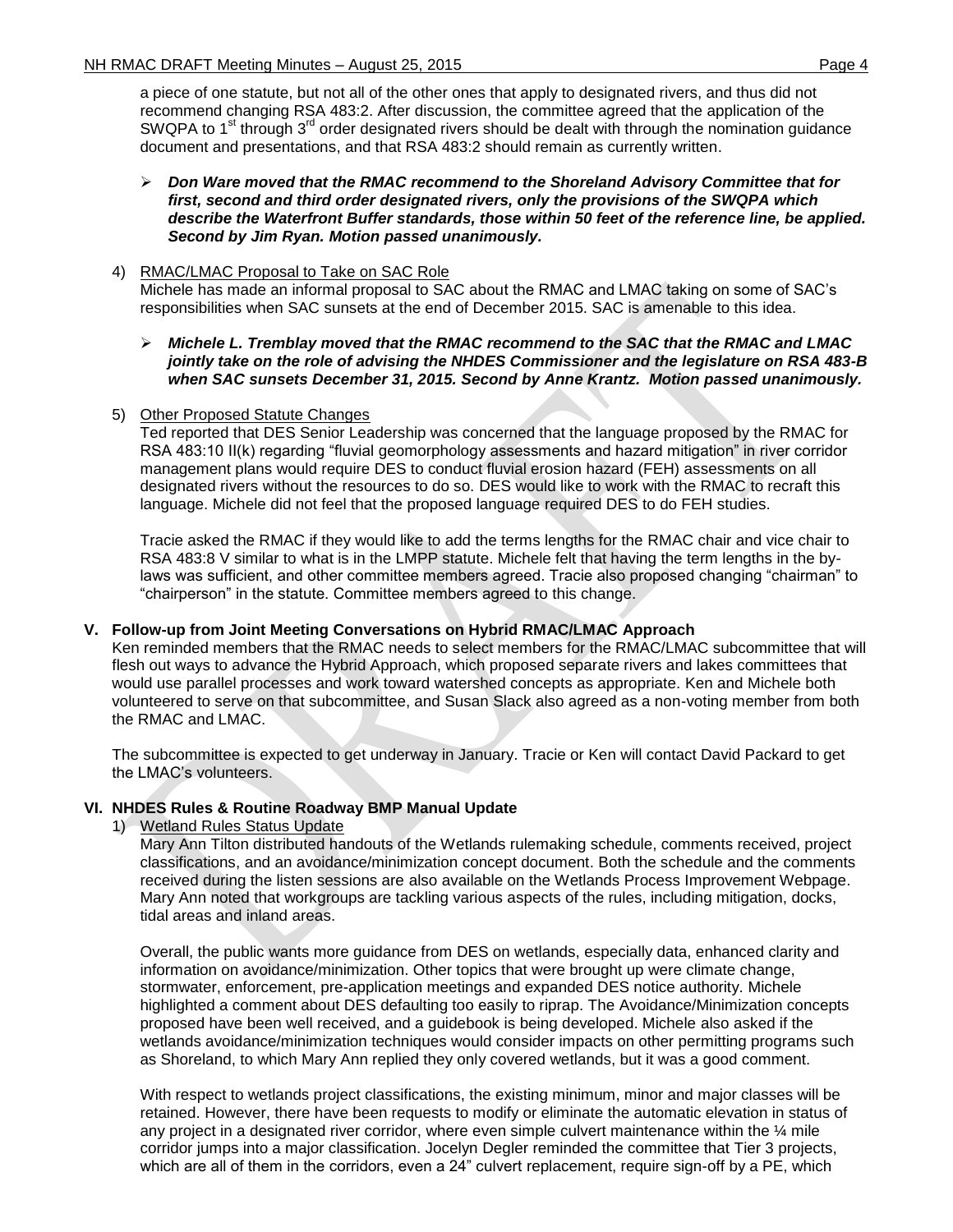dramatically increases the cost and results in maintenance not being performed. Mark Hemmerlein added that this results in 50-100 additional permits a year for DOT which would otherwise have been simple notifications. Michele commented that being a designated river has to mean something, and that the effort required by communities to nominate a river has to translate into other benefits. In addition, restoration of a designated river needs to include the tributary drainages. Mary Ann replied that in talks with DOT, they want to be sure there are specific on-site field measures that could be independently verified to ensure that projects that should not be streamlined in a notification process are caught.

Mary Ann invited the group to submit any comments.

## 2) Routine Roadway BMP Manual Update

Jocelyn reported that they now have a solid draft of the activities for the Routine Roadway BMP Manual. It includes 9 allowed routine roadway activities and 5 activities allowed under the culvert maintainers program (which doesn't require notification to DES, just quarterly reports). DOT has requested some additional changes to the activities, and would prefer a checklist to confirm that the activity is allowed rather than the existing sketches. DOT and DES are working together to determine the best concept.

The BMP manual is a DOT document, so DOT will be the approving body. This allows DES to reference the manual in its rules. In response to Michele's comment about the RMAC's request to review the draft manual, Collis Adams commented that DES will not incorporate the BMP manual into the Wetlands Rules unless they are comfortable with them. The goal is to have the manual complete in September 2016.

# 3) Residuals (Sludge) Rules Comment & Status

Tracie reported that Mike Rainey in Wastewater Residuals is still in the process of reviewing and responding to comments received. He expected to have a plan for his response to comments by this past week (8/21), and must submit the final draft rules to JLCAR in October. Mike expects that he will likely make many of the changes suggested by the Rivers Program staff.

# *Michele L. Tremblay made a motion that the RMAC support the comments from the July 9th letter submitted by RMPP staff, second by Jim Ryan. Motion passed unanimously.*

Michele also noted that the grandfathering clause which exempts certain designated rivers from the sludge application restrictions is coming up for renewal soon. The clause is set to expire every 6 years. Michele asked committee to begin considering whether or not they wished to make an effort to curtail the continued extension of the grandfathering clause.

# **VII. Member Comments and Updates**

# 1) Sub-committee Reports:

- a. WQSAC Ted reported that the Water Quality Standards Advisory Committee is focusing on the rewrite of the Env-Wq 1700 rules. The updates will make the rules current with EPA standards and address other housekeeping items. They are close to having a complete draft. A number of communities and wastewater treatment plants will be affected by the changes.
- b. SAC Michele reminded the group that the next SAC meeting is October  $\bar{5}^{th}$ .

# 2) Other Member Updates

Ken reported on a letter received from George May, chair of the Souhegan River LAC, regarding a proposal to build log jams/woody structures in the river to slow the flow and reduce erosion. Michele thought the permit should not be a minimum expedited permit, which is its current classification. Ted said Wetlands is formulating a response, and Tracie noted that one of the LAC's issues was that they had not received the permit application. John Magee noted it is a well-planned design by John Fields, funded by NRCS, and avoids the use of riprap, but agreed that it should be a standard dredge and fill permit. Michele will acknowledge receipt of the letter, let George know that his concerns were brought up to DES, and note that it was discussed at this meeting today.

## 3) RMPP Updates

Tracie noted that two river nominations, the Androscoggin and Warner rivers, are expected for the coming year. On 8/11/15, Jacquie and Tracie met with the Errol Town Forest Commission, who owns land along the Androscoggin River, and Phoebe Backler from the Androscoggin River Committee (ARC). ARC has secured initial funds through the Northern Forest Canoe Trail to develop a nomination and recently submitted a grant proposal to help fund assistance from the AMC research department. ARC hopes to